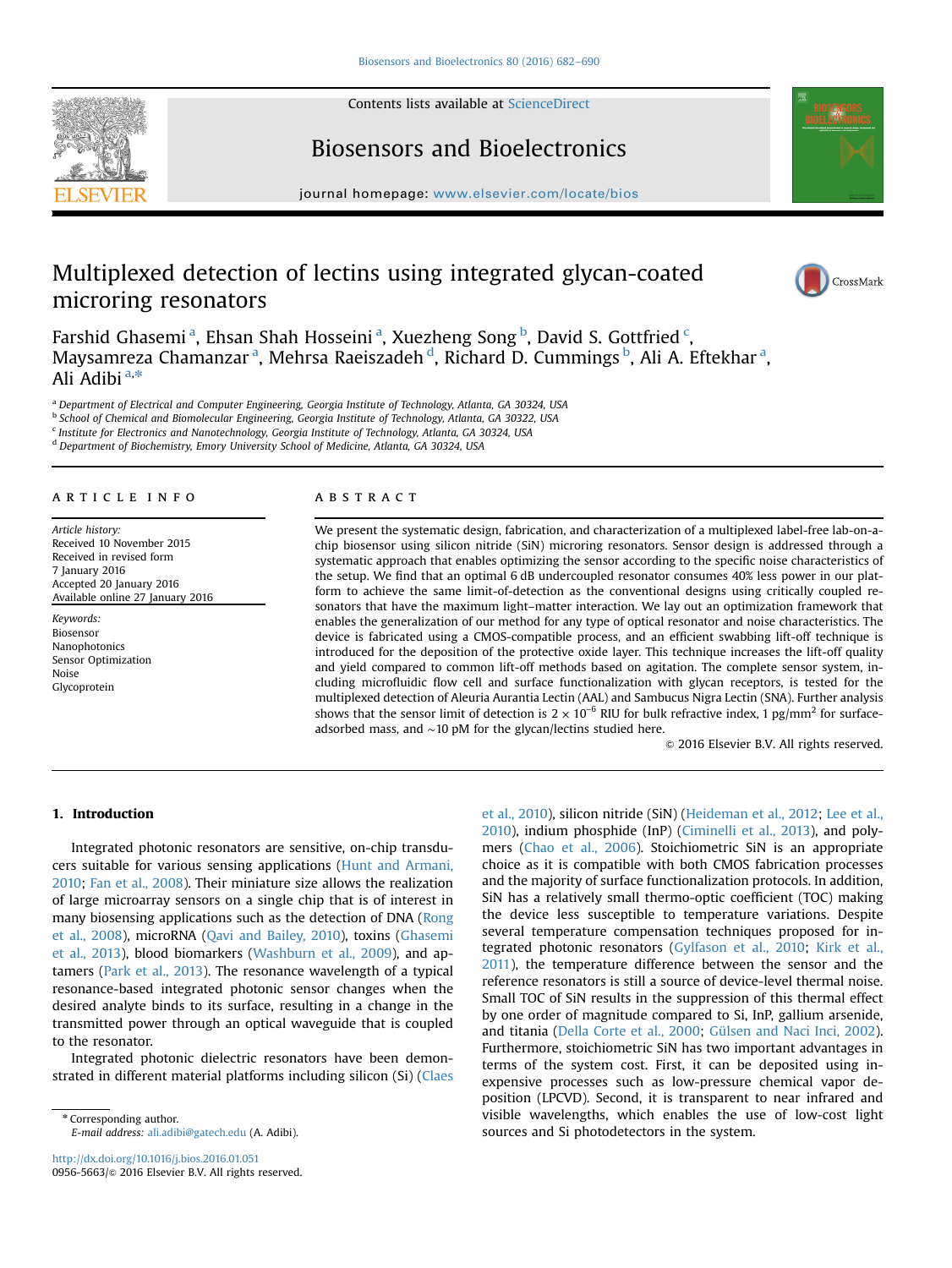<span id="page-1-0"></span>In addition to the material platform, the sensor performance depends on its geometry. A proper figure of merit (FOM) for optimization of a sensor is its limit of detection (LOD) ([Chamanzar](#page-7-0) [et al., 2010](#page-7-0)), defined as the smallest quantity of target analyte that the sensor can reliably detect [\(Ghasemi et al., 2014\)](#page-7-0). For optimization of LOD in resonance-based sensors, typical design procedures seek to minimize  $1/(Q \cdot S)$ , where Q is the quality factor of the resonance; and S is its sensitivity, which is defined as the ratio of the resonance shift to the quantity of the analyte bound to the surface of the resonator [\(Fard et al., 2014\)](#page-7-0). On the other hand, it is a well established design procedure to maximize the signal-tonoise ratio (SNR), with the "signal" typically defined as the extinction of the resonance (i.e., the difference between on-resonance and off-resonance transmitted power). However, in case the optimization requires a compromise between the SNR and Q of the resonator, a unified approach encompassing both of these factors simultaneously is required. Despite important research efforts on the noise performance of resonance-based sensors ([White and Fan, 2008](#page-8-0)), such a unified approach is missing from the literature. Not only this optimization leads to lowest LOD, it is also crucial for large scale integration of highly multiplexed sensors, where power consumption and heat generation are main limitations. In applications where a low LOD is not necessary, the optimization approach described here can be used to minimize the power consumption at the same LOD level.

In this paper, we demonstrate a new concept for the optimization of power consumption in resonance-based integrated photonic sensors. We argue that to achieve optimal LOD, the resonance lineshape curvature at the resonance wavelength is the single important parameter of the lineshape that should be optimized. This parameter includes the contributions of both the linewidth and the extinction (or equivalently, Q and SNR), and thus shrinks the design space into only one dimension. The waveguideresonator spacing is then used to tune the coupling strength, which in turn tunes the resonance curvature (i.e., the curvature of transmitted power curve of the bus waveguide in the wavelength domain at the resonance wavelength). On the experimental side, a full biosensor based on the optimized elements is fabricated and functionalized with glycan bioreceptor molecules. Glycans are carbohydrate molecules that specifically recognize toxins and other bio-functional molecules [\(Smith et al., 2010;](#page-7-0) [Song et al.,](#page-8-0) [2011](#page-8-0)). The solution of target molecules is delivered through a microfluidic flow cell to reduce the response time and minimize the required sample volume ([De Vos et al., 2007\)](#page-7-0). Our results show that our optimized sensor can detect multiple analytes with LOD

of 1  $pg/mm<sup>2</sup>$  for surface-adsorbed mass, which corresponds to a bulk refractive index LOD of  $2 \times 10^{-6}$  RIU (Refractive Index Unit).

In Section 2, we explain device concept, fabrication, and sensor packaging. The optimization of the resonator-waveguide coupling of the sensor is elaborated in [Section 3.](#page-3-0) The sensor is used for label-free, specific, and multiplexed detection of Aleuria Aurantia Lectin and Sambucus Nigra Lectin as described in [Section 4.](#page-4-0) The discussion and conclusions are presented in [Sections 5](#page-6-0) and [6,](#page-7-0) respectively.

## 2. Materials and methods

#### 2.1. Sensor device nanofabrication

The sensor array consists of five SiN microring resonators coupled to a common bus waveguide, as shown in Fig. 1a. The width of the bus waveguide and the microrings is 500 nm to ensure single-mode operation. The outer radius of each microring is about 8 μm. Slight offsets in the radii of the microrings result in the spectral offsets of their resonance wavelengths. This offset prevents resonance overlap in the spectral domain to avoid crosstalk problem for multiplexed sensing. It should be noted that the addition of organic bio-receptor layers also shifts the resonances of these microring resonators, depending on the size of the bio-receptor molecule and its surface density. This fact should be taken into account if the resonances are to be designed equidistant in the spectrum.

The device thin film stack is fabricated by thermal oxidation of a standard eight-inch Si wafer to grow 4 μm thermal silicon dioxide  $(SiO<sub>2</sub>)$  followed by the deposition of 240 nm stoichiometric SiN using LPCVD. Thermal oxidation and SiN deposition are performed by Rogue Valley Microsystems (Medford, OR, USA). The device pattern is written into ZEP520A electron-beam resist (Zeon Corp.) by a JEOL JBX-9300FS electron-beam lithography (EBL) system, and transferred into the SiN layer by inductively coupled plasma etching using  $CF_4$  chemistry, leaving no SiN pedestal. Standard ZEP520A spin-coat protocol and a dosage of 220  $\mu$ C/cm<sup>2</sup> is used for the EBL. We spin ESPACER 300Z (Showa Denko K.K.; Singapore) on baked ZEP520A to prevent excessive EBL charge-up. The resist is rinsed by de-ionized (DI) water for 1 min, developed for 2 min in amyl acetate, and then soaked for 30 s in isopropyl alcohol (IPA). The residual resist after etching is stripped using Microposit remover 1165 (Shipley).



Fig. 1. The components of the sensing system. (a) An optical micrograph of the array of five SiN microrings (left), and a scanning electron micrograph of a SiN microring (right). The width of each microring is 500 nm to ensure single-mode operation, and its outer radius is about 8 μm. (b) The sensor chip, PDMS flow cell, and holder structure assembled together. (c) Laser light goes through a half-wave plate (HP), a polarizing beam splitter (S), two alignment mirrors (M1 and M2), and a long-working-distance lens (L1). Using a second long-working-distance lens (L2), the light leaving the chip is projected onto a photodetector, the data of which is sampled by a data acquisition card and processed by a personal computer (PC). A syringe pump in negative pressure mode draws the analyte solution into the PDMS flow cell and then into a waste syringe.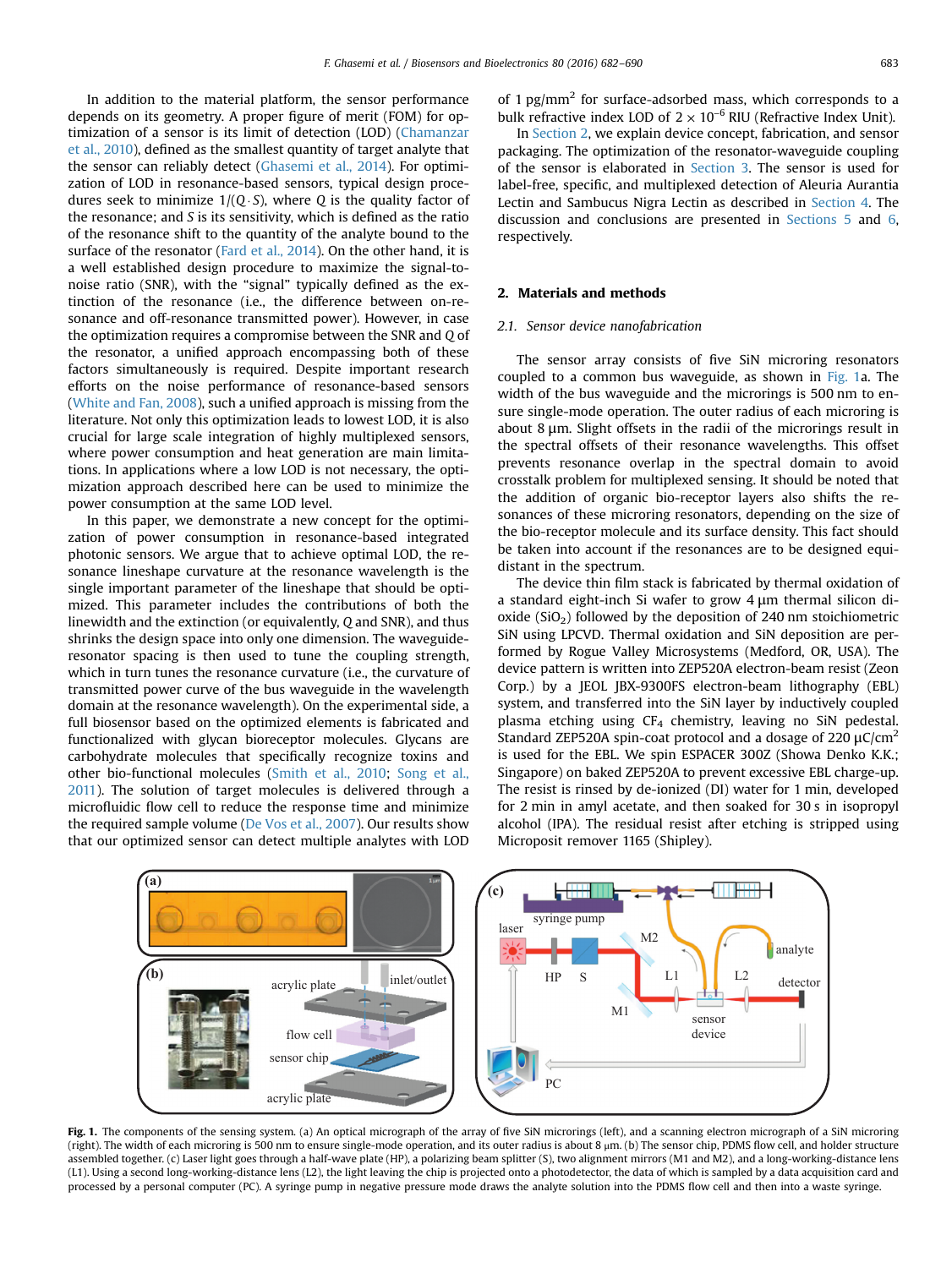## <span id="page-2-0"></span>2.2. Protective layer: oxide lift-off

Oxide deposition and lift-off are performed to open circular windows above the three sensing microrings on an otherwise oxide-covered chip. To do so, Shipley 1827 resist is spin coated at 500 RPM for 10 s and then 4000 RPM for 60 s, followed by 1 min bake at 150 $\degree$ C on a hotplate. Photolithography is done using 365 nm UV light with a dosage of 150 mJ/cm<sup>2</sup>. Subsequently, the chips are developed in Microposit MF-319 for 50 s with gentle agitation, and then rinsed in DI water. A final one-minute descum in oxygen plasma removes the residual resist to promote the adhesion between the SiN film and the oxide layer. As a result, the three sensing microrings are covered by the Shipley 1827 resist while the rest of the substrate is exposed. Using low-temperature plasma-enhanced chemical vapor deposition (PECVD), 2 μm of protective oxide is deposited on the chip at a temperature of 100 °C. Next, the chip is submerged in acetone for 10 min and then gently brushed with an acetone-soaked swab to remove the residue of Shipley 1827 resist and expose the sensing microrings. The chip is finally cleaved to make the waveguides accessible at the edges of the chip for input/output laser coupling. We found the use of a swab more reliable than an ultrasonic bath for oxide liftoff. The force applied by the swab is mainly exerted to the bumps created by the circular patterns of the resist, as opposed to other flat areas. Since the adhesion of low-temperature oxide to the SiN layer is not strong, the ultrasonic agitation can lift the oxide off at undesired areas.

#### 2.3. Surface chemistry

The SiN surface adsorbs biomolecules through various nonspecific mechanisms. These mechanisms make the sensor respond to the presence of undesired molecules. To increase the sensor specificity, we covalently immobilize bio-receptor molecules on the surface of the sensor. In the first step, the –OH bonds of the surface of the chip are activated by cleaning it with piranha (5:1 mix of  $H_2SO_4$  and  $H_2O_2$ ) for 30 min, a DI water rinse, and a 10 min exposure to UV/ozone plasma in a UVOCS® cleaner. The chips are then immersed in a 2% v/v solution of (3-mercaptopropyl)trimethoxysilane in anhydrous toluene for one hour (in a nitrogen ambient), thoroughly rinsed with IPA, dried, and baked at 80 °C for 20 min. When the samples cool down, a drop of 2 mM SM(PEG)12 linker (Pierce; Chicago, IL, USA) in anhydrous dimethyl sulfoxide (DMSO, from Acros Organics; Pittsburgh, PA, USA) is placed on the chip to cover its surface. The sample is left unperturbed in a nitrogen ambient for about 12 h, and then thoroughly rinsed with IPA. SM(PEG)12 linker contains a polyethylene glycol (PEG) chain that helps reduce the non-specific binding of undesired molecules to the surface [\(De Vos et al., 2009\)](#page-7-0). At this stage, carboxyl functional groups containing N-Hydroxysuccinimide (NHS) esters are covalently grafted on the surface and can immobilize any molecules containing amine functional groups. Fig. 2a shows a schematic representation of the NHS activation protocol. All chemicals, except SM(PEG)12 and DMSO, were obtained from Sigma-Aldrich (St. Louis, MO, USA).

A 200 mM solution of amine-derivatized glycan ([Song et al.,](#page-8-0) [2009\)](#page-8-0) is printed selectively on the microrings using a BioForce Nano eNabler. Using this tool, each microring can be coated with a specific glycan. Prior to the printing, the specific glycan solution is mixed 1:1 with phosphate buffered saline (PBS, pH 7.4) containing 10% glycerol to impede evaporation of the glycan solution in the open-top reservoir of the printing cantilever. After the glycans are printed, the chip is left at a relative humidity of 80% to prevent evaporation of the printed droplets. This allows the glycan molecules to bind to the surface through their amine functional groups.



Fig. 2. (a) Schematic representation of the surface chemistry for NHS activation on the SiN surface. Blue (Si-O-Si): siloxane functional group; red  $(C_4H_5NO_3)$ : NHS ester; green ( $(O-CH_2-CH_2)_{12}$ ): PEG. (b) A fluorescence microscope image showing selective binding of CTB to GM1 glycan with negligible binding to the areas lacking GM1 (but having a PEG brush). The average fluorescence signal intensity is about two orders of magnitude larger in the areas containing GM1 receptors than otherwise. (For interpretation of the references to color in this figure caption, the reader is referred to the web version of this paper.)

Next, the sample is incubated in a high humidity (at about saturation) chamber at 50  $\degree$ C for 1 h. The chips are dried and thoroughly washed in a PBS solution with 0.05% Tween 20, and then in DI water. Remaining NHS esters are de-activated in a solution of 50 mM ethanolamine in 0.1 M Tris buffer (pH 9.0) for 1 h. This finalizes the glycan immobilization step and prepares the chip for microfluidic integration.

To verify the efficacy and specificity of the activated surface, we tested the binding of the glycans using fluorescence microscopy. GM1 glycan ([von Gunten et al., 2009\)](#page-8-0) was immobilized using the abovementioned protocol on the SiN surface, and a 50 μg/ml drop of biotin conjugated Cholera toxin B subunit (CTB from Sigma Aldrich; St. Louis, MO, USA) was placed on the surface for 1 h. The SiN surface was then thoroughly washed with PBS solution containing 0.05% Tween 20, and then by DI water. Subsequently, a 200 μg/ml drop of Alexa 488 conjugated Streptavidin (Life Technologies; Carlsbad, CA, USA) was placed on the surface for 1 h, followed by same wash process mentioned above. Fig. 2b shows an image of the surface using a Carl-Zeiss LSM 710 confocal fluorescence microscope. The bright spots in this figure correspond to the areas where the glycans have been printed. In these areas, the glycans capture biotin-CTB, and then biotin-CTB captures Alexa-Streptavidin. In other areas, biotin-CTB and thus, Alexa-Streptavidin cannot effectively bind to the PEGcoated surface. The image shows a high contrast between the glycancoated areas and the rest of the surface, which demonstrates a low non-specific binding on the areas lacking glycan receptors.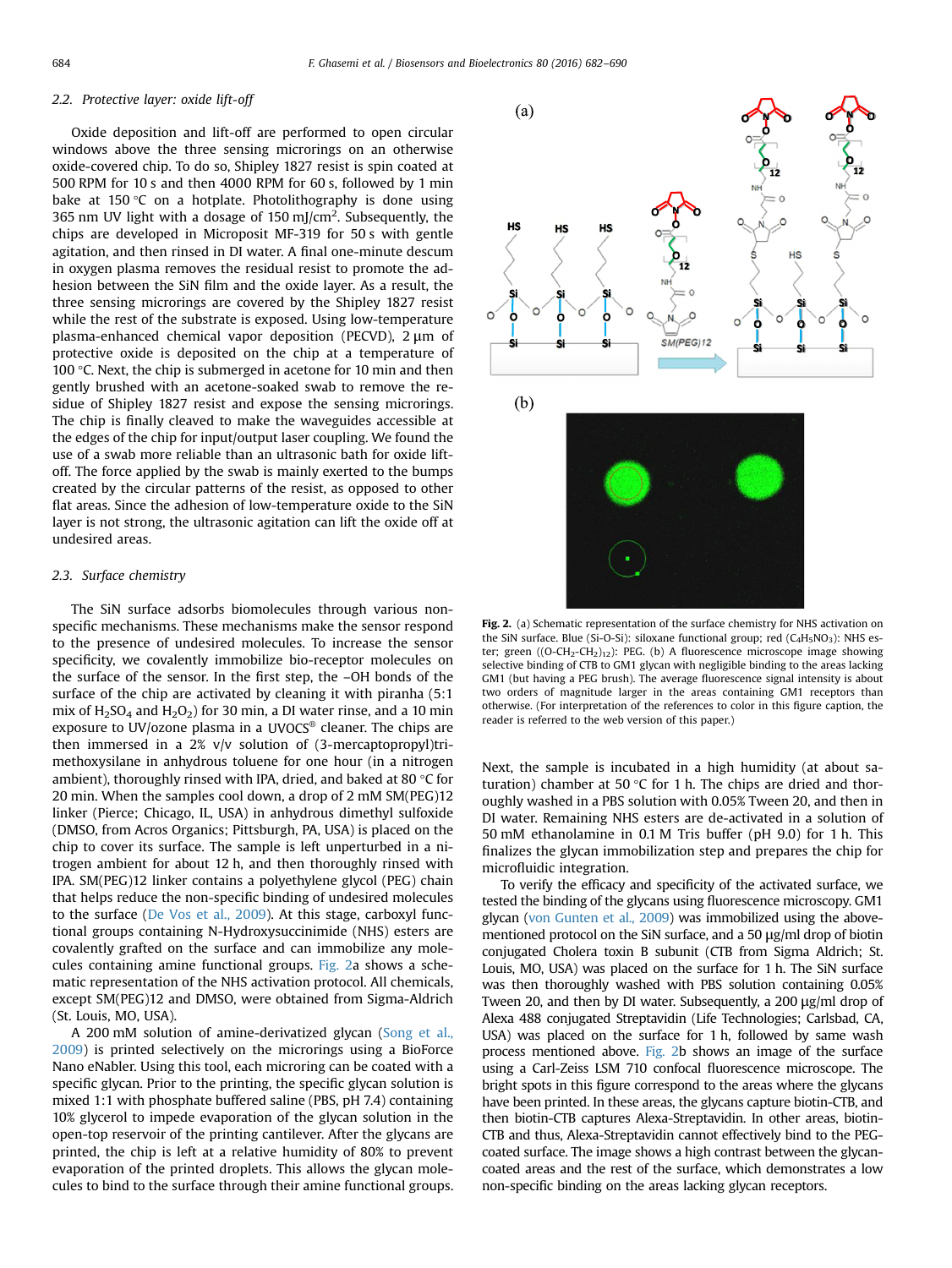## <span id="page-3-0"></span>2.4. Microfluidic integration

After glycan immobilization, a polydimethylsiloxane (PDMS) microfluidic flow cell is aligned to the SiN sensor chip using Finetech flip-chip bonder. The microfluidic flow cell helps reduce the response time of the sensor by overcoming the diffusion barrier. As illustrated in [Fig. 1b](#page-1-0), two acrylic plates hold the chip and the flow cell together by applying a gentle force exerted by four cap screws and nuts at the corners. The acrylic plates are cut using a Hermes lasercutter machine. After assembling the structure, inlet and outlet needles are inserted into the holes made by a puncher in the PDMS flow cell. A syringe pump in negative pressure mode draws the analyte, with a flow rate of 2 μL/min into the input tube, the microfluidic chip, and finally the output tube. The microfluidic channel is 100 μm wide and 50 μm high, and it is cast using an SU-8 mold.

To make the mold, SU-8 2050 (MicroChem; Newton, MA, USA) is spin coated on a Si wafer (500 RPM for 10 s, then 2000 RPM for 60 s), and baked at 95 °C for 5 min. The pattern of the microfluidic channel is written into the resist using a Microtech LW405 laserwriter. The sample is then baked, first at 65 °C for 1 min, and then at 95 °C for 4 min. Unexposed resist is removed by 6 min development in SU-8 developer (MicroChem; Newton, MA, USA). The sample is rinsed and cleaned with acetone and IPA, and further baked at 250 °C for 30 min. This finalizes the preparation of the mold.

To cast PDMS, Dow Corning Sylgard 184 PDMS base and curing agent (Ellsworth; Loganville, GA, USA) are mixed 10:1 (w/w), stirred well, and degassed in vacuum for about one hour. The mixture is poured into the mold, degassed in vacuum for about one hour, and baked at 90 °C for about 10 h to produce the PDMS microfluidic flow cell.

#### 2.5. Biosensor characterization setup

As shown in [Fig. 1](#page-1-0)c, light from a tunable laser (652–660 nm, Newport TLB 6305) is passed through a half-wave plate, a polarizing beam splitter, and a long-working-distance lens to have it focused at the input facet of the sensor chip. Dominant polarization axis of the laser light is rotated by the half-wave plate (HP) to make its magnetic field parallel to the surface of the sensor chip (TM polarization). The light exiting the output waveguide is projected onto a photodetector (Thorlabs PDA36A silicon amplified detector) using another long working distance lens. The laser is controlled by LabVIEW software that scans the wavelength over the 652.4–660 nm window, while the readout of the photodecetor is synchronously recorded by a USB-6211 National Instrument data acquisition (DAQ) device. The readout is de-noised in LabView software using a third order Butterworth low-pass filter with a cut-off frequency of 100 Hz. The laser scan rate is 1 nm/s, and sampling resolution is 0.25 pm. Normalized transmission spectrum is calculated by dividing the transmitted power to the baseline power. The baseline power is calculated by low-pass filtering the transmitted power to remove higher frequency features of the spectrum. An in-house data analysis software in MATLAB environment tracks the resonance shifts in time.

## 3. Theory: optimization

#### 3.1. Figure of merit

Waveguide-resonator coupling, as seen in [Fig. 1](#page-1-0)a, determines the extinction and the loaded Q of the resonance. The strength of this coupling depends on the gap between the waveguide and the resonator. Proper choice of this gap helps maximize resonance sharpness. A sharper lineshape helps detect the resonance more accurately at any specific noise level [\(Ghasemi et al., 2015\)](#page-7-0).

An important aspect of the resonance detection procedure is the data processing algorithm employed to extract the resonance wavelength from the experimental data. In this paper, we use a quadratic fit to the data around the resonance as the resonance detection algorithm. A quadratic fit using linear regression is a fast, universal, and versatile method that can rival more sophisticated but sensitive detection methods such as a nonlinear parametric fit ([Gylfason et al., 2010](#page-7-0)). Although parametric fits in general are more accurate when we have an accurate parametric model of the lineshape (e.g., Lorentzian function), in practice the uncertainty about the actual resonance function limits the performance of these parametric fits. The discrepancy between the model and actual lineshape comes from various sources of reflection in the device, such as fabrication imperfections, and the edges of circular openings on the waveguides, which result in lineshape deformation. In this condition, a Lorentzian fit does not necessarily lead to more accurate detection of the resonance wavelength. In contrast, for the majority of mechanisms leading to a lineshape deformation, the lineshape generally follows a quadratic function around the resonance wavelength.

The Lorentzian lineshape of a microring resonance can be approximated by a quadratic polynomial around the center of the resonance lineshape. The quadratic polynomial is determined by two parameters: its curvature  $(\kappa_0)$  and the amplitude of its minimum point (i.e., a vertical offset). The latter does not affect the resonance detection accuracy because a homogeneous shift in the amplitudes of all data points does not shift the resonance along the wavelength axis. Thus, as far as detection accuracy is concerned, the only important parameter is the lineshape curvature.

Besides the lineshape curvature, noise level should also be considered in the coupling optimization. If the noise is intensityindependent, the extinction of the resonance does not affect the noise level. However, for an intensity-dependent noise, the extinction determines the noise level around the resonance dip. It is therefore necessary for the optimization procedure to simultaneously minimize the noise level  $(\sigma_n)$  while maximizing the curvature  $(\kappa_0)$ . The end goal of this optimization is to minimize the error in resonance detection when the measurement contains noise. In this regard, it should be noted that an identical scaling of all measurements (i.e., the lineshape and the noise level) does not change the resonance detection accuracy. Hence, we would like the FOM not to change under such a scaling. Hence, we define the FOM as the ratio of  $\sigma_n$  and  $\kappa_0$ , since both parameters scale identically and the scaling factor is eliminated from their ratio:

$$
\text{FOM} = \frac{\sigma_n}{\kappa_0}.\tag{1}
$$

Although we introduced the FOM in Eq.  $(1)$  through a discussion of its desired requirements, a rigorous analysis of our resonance detection method (using a quadratic fit) supports this definition for FOM [\(Ghasemi et al., 2015\)](#page-7-0). By using the FOM defined in Eq. (1), the SNR need not be optimized separately from Q. This FOM is the ultimate criteria for optimizing the performance of the sensor in terms of the amplitude noise, which is the objective of the optimization of Q and SNR.

#### 3.2. Noise measurement for calculation of FOM

To calculate the FOM in Eq. (1), we first study  $\sigma_n$  in the numerator. To measure the intensity dependence of noise in our setup, we replace the sensor chip with a polarizer. The polarizer acts as a variable attenuator since the laser light has a major axis of polarization. At any specific wavelength, the sensor device is a linear system with a determined attenuation (and a phase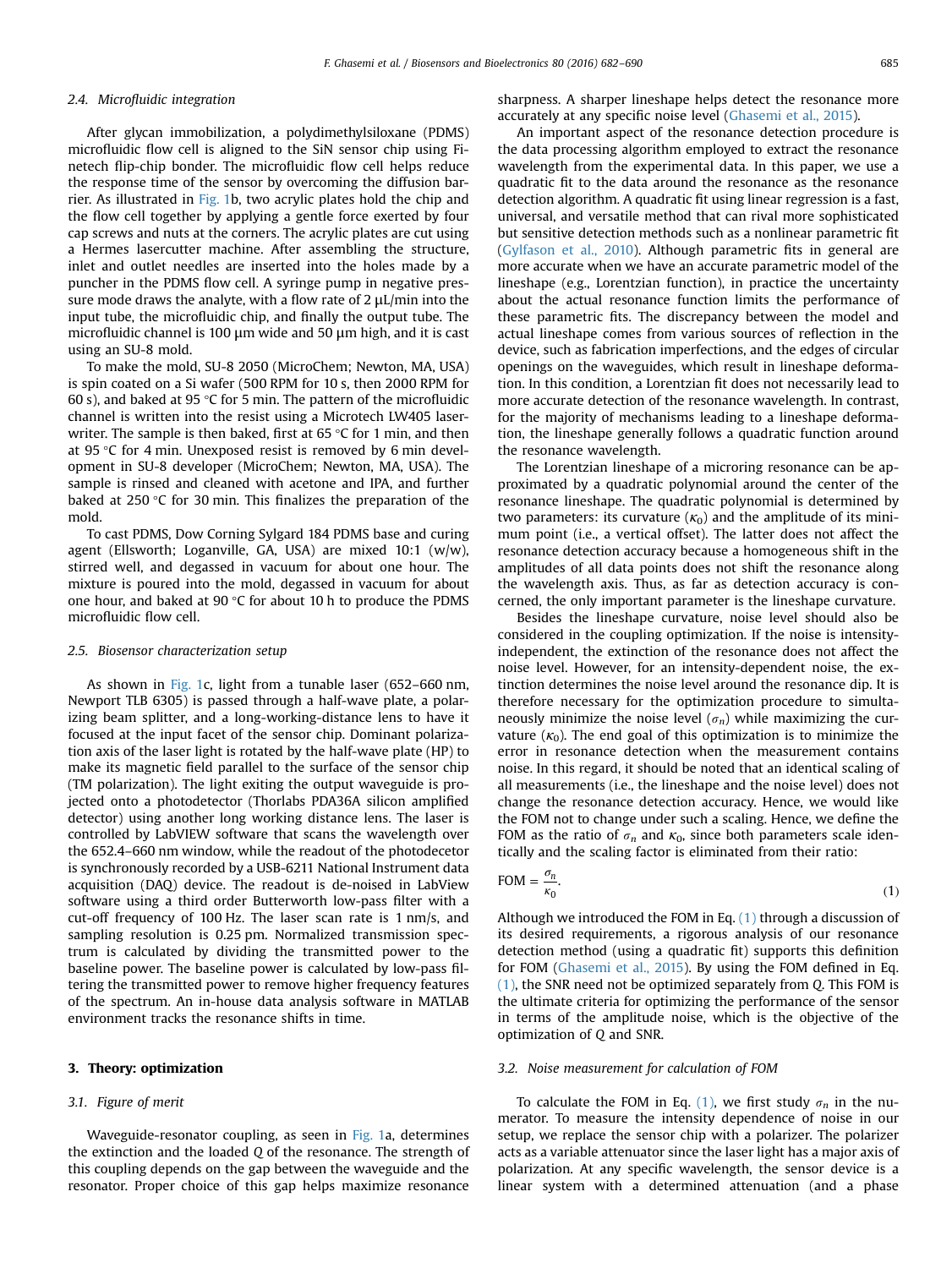<span id="page-4-0"></span>

Fig. 3. (a) Measured noise intensity as the average intensity of incoming light on the photodetector changes. Since the laser output is partially polarized, a polarizer serves as a variable attenuator to control the average intensity of the light on the photodetector. (b) The FOM (Eq. (5)) for different ratios of coupling Q(Q<sub>c</sub>) and the intrinsic Q(Q<sub>0</sub>). The FOM corresponding to the experimentally measured noise is compared with the theoretical cases for intensity-independent noise (*σ<sup>n</sup>* = 0.35 mV) and relative-intensity noise ( $\sigma_n = 0.3$  *V*(mV)). The circles show the optimal FOM on each curve.

response that is not picked up by the photodetector). Thus, an attenuator can be used to measure the effective noise on every data point of the spectrum.

For noise measurement, the laser wavelength is scanned from 652.4 nm to 660 nm with a constant current of 43.5 mA. Photodetector gain is set to 40 dB. Since laser output power varies slowly over the scan window, the baseline is calculated by applying a 21-point moving average filter to the data in MATLAB environment. The difference between the raw readout and the baseline is considered as the noise. For each specific attenuation (i.e., polarizer angle), the standard deviation of noise  $(\sigma_n)$  is calculated over the data in the 654–659 nm window. The resulting curve in Fig. 3a shows the intensity-dependence of noise as

$$
\sigma_n = 0.35 + 0.3V \text{ (mV)},\tag{2}
$$

where *V* is the average light intensity on the photodetector, expressed in terms of the equivalent voltage that the photodetector generates at its output (including the amplification, in Volts). Since we detect resonance dips here, only the noise level for near-zero signals ( $V \sim 0$ ) matters in this optimization.

On the other hand, the resonance curvature  $(\kappa_0)$  and its extinction can be calculated using coupled-mode theory (CMT) ([Soltani et al., 2010\)](#page-7-0). The power transmission through a device with a single microring, *T*(*λ*), is ([Shah Hosseini et al., 2010\)](#page-7-0)

$$
T(\lambda) = \frac{P_{out}}{P_{in}} = \left| \frac{-2j(\lambda - \lambda_0)/\lambda_0 + 1/Q_0 - 1/Q_c}{-2j(\lambda - \lambda_0)/\lambda_0 + 1/Q_0 + 1/Q_c} \right|^2.
$$
 (3)

Here,  $\lambda_0$  and  $Q_0$  are the resonance wavelength and the intrinsic Q of the microring, respectively. The observation wavelength is denoted by  $\lambda$ , and the coupling quality factor by  $Q_c$ . The curvature of this lineshape at its resonance is

$$
\kappa_0 = V_0 \frac{\partial^2 T}{\partial \lambda^2} \bigg|_{\lambda = \lambda_0} = 32 V_0 \bigg( \frac{Q_0}{\lambda_0} \bigg)^2 \frac{(Q_c/Q_0)^3}{(1 + Q_c/Q_0)^4},\tag{4}
$$

in which  $V_0$  denotes the photodetector voltage readout for an allpass transmission.

The FOM can be calculated using the noise characteristics from Eqs. (2) and (3) and resonance curvature from Eq. (4). Assuming a typical all-pass voltage of  $V_0 = 1$  V through the device and arbitrary but constant  $\lambda_0$  and  $Q_0$ , our optimization goal is to minimize Eq. [\(1\):](#page-3-0)

$$
\text{FOM} = \frac{\sigma_n (V_0 T(\lambda_0))}{\kappa_0}.
$$
\n<sup>(5)</sup>

We use experimental noise measurements along with Eq. (4) for  $\kappa_0$ to calculate the FOM. The result is plotted in Fig. 3b for different values of  $Q_c/Q_0$ . Optimum coupling occurs for  $Q_c/Q_0 \approx 2.21$ , which corresponds to an extinction of about 8.5 dB (undercoupled).

## 3.3. Optimal coupling condition

It is a widely invoked optimization rationale to choose sensor parameters so that the light–matter interaction is maximized. This condition is achieved at the critical coupling regime, where  $Q_c/Q_0 = 1$  ([Chao et al., 2006\)](#page-7-0). However, as it is seen in Fig. 3b, the FOM at its optimal point is about 0.69 times that at the critical coupling regime. This means, the LOD improves by 31% if the optimal coupling, where  $Q_c/Q_0 = 2.21$ , is used rather than critical coupling. The reason is that using a quadratic fit for resonance detection, the 3<sub>σ<sub>2</sub></sub> error in resonance detection linearly depends on the FOM defined here; and LOD, in turn, depends linearly on the *σ*3 *<sup>λ</sup>* error ([Ghasemi et al., 2015](#page-7-0)). In inferring this conclusion for the LOD improvement, it is assumed that the designs are compared for a similar input power.

Alternatively, the improvement in the FOM is equivalent to power consumption reduction at a fixed LOD. An example of a condition at which the optical power is adjusted to meet a determined LOD is when the device performance is limited by noises other than additive amplitude noise (e.g., biochemical noise or wavelength noise). In this case, it is desired to set the power so that the contribution of the amplitude noise to the total  $3\sigma_i$  is about the same as that from the other dominant sources of noise ([Ghasemi et al., 2014](#page-7-0)). Any further increase of the power will be mostly wasted as the device is already limited by the other noise mechanisms. In this sense, a critically coupled resonator will require 31% more power to achieve the same performance as the optimized device discussed above.

#### 4. Results

#### 4.1. Saltwater titration

We performed an initial round of fabrication with varying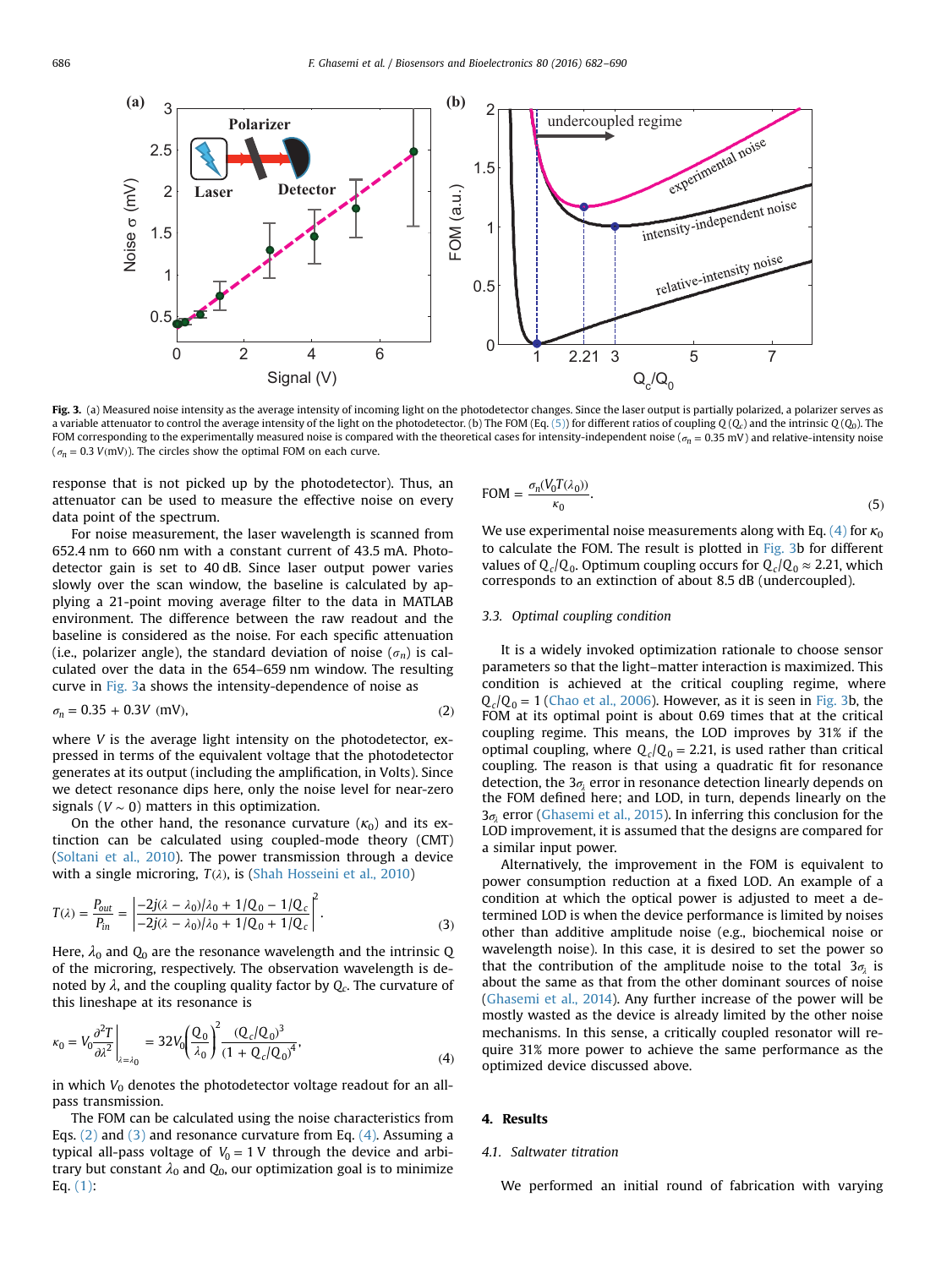<span id="page-5-0"></span>waveguide-resonator gaps to find the gap resulting in an undercoupled 8.5 dB extinction. Next, we conducted saltwater titration to measure the bulk sensitivity of the resonators. Bulk sensitivity is defined as the resonance shift normalized to the refractive index change in the cladding material. The sensor was tested with different concentrations of saltwater and the resonance shifts were measured eight times for each concentration (data not shown here). Having the refractive index of saltwater ([Quan and Fry,](#page-7-0) [1995](#page-7-0)) for different concentrations at 25  $\degree$ C, the experimental bulk sensitivity is calculated to be 49 nm/RIU (RIU is the refractive index unit of the clad). The numerical simulation of the microrings in the COMSOL environment results in a bulk sensitivity of 48.1 nm/RIU. In this calculation, refractive indices of SiN,  $SiO<sub>2</sub>$ , and water clad were assumed to be 2.05, 1.44, and 1.33, respectively.

#### 4.2. Lectin detection: individual tests

We immobilized amine-derivatized ([Song et al., 2009\)](#page-8-0) 3-fucosyl lactose (3FL) on two of the exposed microrings for specific detection of biotinylated Aleuria Aurantia Lectin (AAL). All the glycans and lectins in this work were purchased from Vector Labs (Burlingame, CA, USA). The glycan solution was not printed on the middle microring so that this microring could serve as a control for non-specific binding. Different concentrations of AAL were flowed over the sensor using the microfluidics, and the device spectrum was measured every 10 s. The introduction of each solution, as shown in Fig. 4a, results in a red shift in the resonance wavelengths of the two glycan-coated microrings. The difference in the shifts of the two microrings can be attributed to the difference in the surface coverage of glycans and sensitivities of the two microrings. The response of the middle microring sensor (lacking any glycan receptors but having a PEG coating) slowly shifts toward shorter wavelengths. This shift can be due to non-covalently bound linker molecules that gradually leave the surface when the analyte flows in the channel. The glycan/lectin dose–response curve is generally expected to follow a Sigmoid curve:

$$
R = R_s \frac{C}{C + K_D},\tag{6}
$$

where R is the resonance shift corresponding to the concentration  $C$ ;  $R_s$  is the resonance shift for the saturated surface (i.e., all binding sites occupied); and  $K<sub>D</sub>$  is the dissociation constant for the glycan/lectin pair. Using the data for five highest concentrations, the average dissociation constant is calculated to be  $K_p = 6 \pm 2 \mu g/ml$ . After the completion of the test, the chip was dyed with the Alexa-Streptavidin dying protocol described in [Section 2.3.](#page-2-0) The inset of Fig. 4a shows a fluorescence microscope image of the dyed chip, which shows the binding of Streptavidin molecules only to the microrings with immobilized glycan/lectin molecules. The turn-around-time of the sensor, defined as the saturation time of the glycan/lectin binding reaction, ranges from about 20 min for the lowest concentration (see  $Fig. 4a$ ) to about a minute for the highest concentration used.

Similarly, we tested the biosensor with  $\alpha$ 2,6-disialylated biantennary N-glycan (2,6-NA2) as the bio-receptor, for detecting biotinylated Sambucus Nigra Lectin (SNA). Fig. 4b shows the corresponding resonance shifts. By fitting a Sigmoid curve to the resonance shifts for three highest concentrations, the dissociation constant is  $K_p = 27 \pm 15 \,\mu\text{g/ml}$ .

## 4.3. Multiplexed lectin detection

For the multiplexed detection experiment, we used three uncovered microrings; coating the first microring with 3FL and the last microring with 2,6-NA2 glycans. The middle microring had only PEG coating and we used its resonance shift as the reference to exclude the non-specific binding contribution.

Each glycan is specific to its respective lectin, with negligible non-specific binding to the other lectin [\(Smith et al., 2010](#page-7-0); [Song](#page-8-0) [et al., 2011](#page-8-0)). Thus, we processed the data from each resonator independently. Two mixtures of lectins were prepared: a low concentration solution consisting of 5.4 μg/ml AAL and 10.7 μg/ml SNA, and a high concentration solution consisting of 42.8 μg/ml AAL and 85.6 μg/ml SNA. We flowed the low concentration solution for about 15 min to the sensor followed by the high concentration solution for the same period of time. The sensor response is shown in [Fig. 5](#page-6-0).

We use the data from the high concentration solution for the calibration purpose to calculate the saturated resonance shift  $(R_s)$ in Eq.  $(6)$ . This calibration is necessary since the efficiency of the immobilization of the glycans changes from one round of surface chemistry to the next, which alters the number of glycan binding sites. Subsequently, the concentrations in the low concentration cycle  $(C<sub>I</sub>)$  can be estimated by rearranging Eq. (6) to



middle resonator had a PEG coating without any glycans. The concentration of the lectin in each test cycle is noted on the graph in μg/ml. The resonance shifts of the three sensing resonators are referenced to the average of the resonance shifts of the two oxide-covered resonators. (a) The binding of AAL to 3FL on the surface of the microrings. The inset shows a fluorescence microscope image of the dyed chip. (b) The average of resonance shifts of the two 2,6-NA2 coated resonators referenced to the resonance shift of the PEG-coated (middle) resonator. The inset shows the test cycle corresponding to an SNA concentration of 26.7 μg/ml.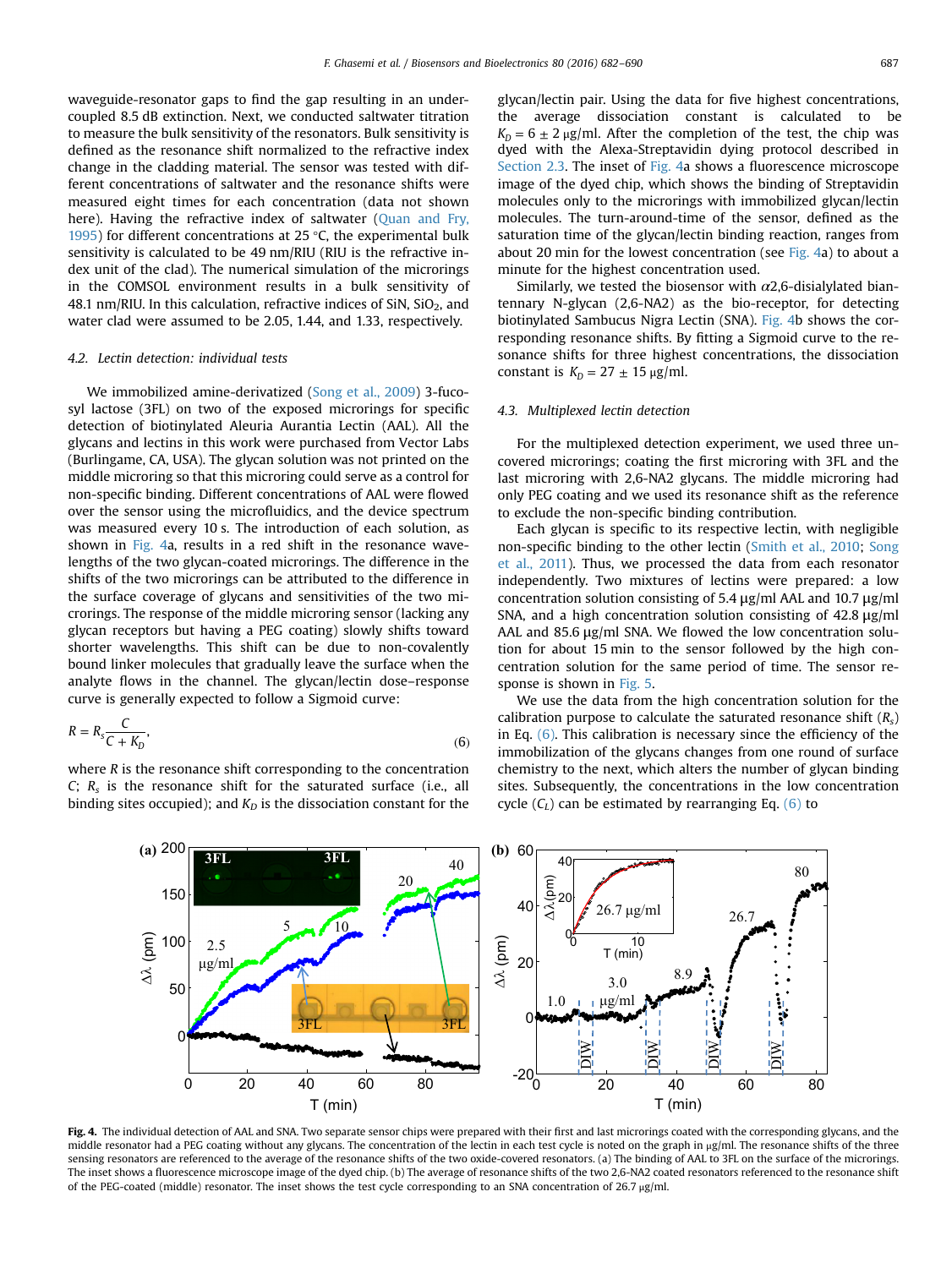<span id="page-6-0"></span>

Fig. 5. Sensor response to the mixture of the two lectins (AAL and SNA). The low concentration solution is flowed to the sensor in the  $C_L$  phase, followed by the high concentration solution in the  $C_H$  phase. The resonance shift and saturation time constant for each microring depends on the concentration of the corresponding lectin and the binding dynamics of the glycan/lectin pair.

#### Table 1

Resonance shifts and calculated lectin concentrations from the multiplexed test.

| Lectin     | $R_H$ (pm) | $R_s$ (pm) | $R_L$ (pm) | $C_L$ (µg/ml) |
|------------|------------|------------|------------|---------------|
| AAL        | 968        | 1104       | 385        | 3.2           |
| <b>SNA</b> | 167        | 219        | 79         | 16            |

$$
C_L = K_D \frac{R_L}{R_s - R_L},\tag{7}
$$

where  $R_L$  is the steady-state resonance shift for the low-concentration cycle, calculated using an exponential fit to the data. We denote the similar parameter for the high-concentration cycle by  $R_H$ . The resonance shifts and calculations are presented in Table 1.

## 5. Discussions

## 5.1. Limit of detection

With a repeatability of  $3\sigma \sim 0.1$  pm for the resonance detection in our system ([Ghasemi et al., 2014\)](#page-7-0), and a sensitivity of 49 nm/RIU from [Section 4.1,](#page-4-0) the sensor LOD is  $2 \times 10^{-6}$  RIU for bulk refractive index sensing. The sensitivity of the microring resonance wavelength to the deposition of an organic monolayer with a refractive index of 1.45 in water is about 109 pm/nm (resonance shift per homogeneous layer thickness, from COMSOL simulations). This leads to a minimum resolvable thickness of 1 pm that corresponds to an LOD of 1  $pg/mm^2$ , which is in the same range as comparable integrated photonic sensor systems based on Si microrings [\(Lu](#page-7-0)[chansky et al., 2010](#page-7-0)), folded cavities [\(Xu et al., 2008](#page-8-0)), and liquid core optical ring resonators (LCORR) [\(Zhu et al., 2007](#page-8-0)).

For the detection of lectins, the sensor LOD depends linearly on the saturated response, and thus on the density of immobilized receptors on the surface. According to Eq. [\(7\),](#page-5-0) the smallest concentration corresponding to a minimum resonance shift of  $3\sigma_2$  is

$$
LOD \approx K_D \frac{3\sigma_\lambda}{R_s},\tag{8}
$$

assuming  $R_s \gg 3\sigma_i$ . Hence, according to the saturated resonance

shifts  $(R_s)$  in Table 1, the LOD is about 0.5 ng/ml (or 7 pM) for AAL detection, and about 12 ng/ml (or 86 pM) for SNA detection. The molecular weights of AAL and SNA are 72 kDa and 140 kDa, respectively. In the calculation of this LOD only the effects of optical, electrical, and thermal noises were included. The differences between the calculated  $C_l$  concentrations in Table 1 and the actual concentrations can originate from chip-to-chip variations in the surface chemistry, and the non-uniformity of flow originating from air bubbles in the flow cell. In complex samples, the operating parameters of the sensor may also depend on the presence of interfering species.

#### 5.2. Coupling optimization: special cases

We optimized the waveguide-resonator coupling in [Section 3](#page-3-0) for the specific noise we measured in our setup. In this section, we discuss two alternative, common noise models: (1) intensity-independent noise and (2) relative-intensity noise. [Fig. 3](#page-4-0)b includes the plots of the FOM for these noise models. It is worth noting that for an intensity-independent noise, a 6 dB undercoupled condition  $(Q_c/Q_0 = 3)$  leads to the optimal FOM. Since the noise is independent of the intensity, our optimization approach seeks the coupling condition that results in the sharpest resonance. Although at critical coupling the extinction is maximum, the loaded resonance curvature is smaller than the 6 dB undercoupled case. According to our optimization procedure, the 6 dB undercoupled condition is the ideal compromise between the extinction and the linewidth. At this coupling strength, the FOM is 40% smaller than that for the critically coupled case, which results in 40% improvement in the LOD (at a fixed optical power), or 40% less power consumption (for a fixed LOD).

For a relative-intensity noise, on the other hand, the optimal condition is critical coupling. In this case, the noise vanishes around the resonance wavelength of a critically coupled resonator. That is because the output light intensity vanishes at the resonance, and so does the relative-intensity noise by its definition. Hence, the critical coupling regime results in a nearly zero noise level around the resonance and it is thus the optimal design. In practice, however, an ideal relative-intensity noise that totally vanishes at the zero signal level is rare. Multiple sources of amplitude noise contributing to the aggregate amplitude noise are independent of the light reaching the detector (for instance, detector dark noise and electronic noise), and they result in residual noise.

#### 5.3. Oxide deposition temperature for proper lift-off

We used low-temperature (100 °C) oxide for the deposition of the protective oxide layer. Although the deposition at higher temperatures (e.g., around 250 °C) results in a higher quality PECVD oxide, such high temperatures change the chemical characteristics of the resist, and the resist cannot be developed using regular developer solutions after oxide deposition. For this reason, we used low-temperature oxide deposited by an Oxford ICP PECVD tool. We also tried oxide deposition using a CHA Industries electron-beam evaporator. This method of deposition does not change the chemical characteristics of Shipley 1827 resist, but the deposition takes longer, requires periodic monitoring, and more variations were observed in the quality of the deposited layer from one fabrication round to the next.

#### 5.4. Bioreceptor density on sensor surface

We used BioForce Nano eNabler tool to print 3FL glycan first, and then 2,6-NA2, as explained in [Section 2.3.](#page-2-0) The printing process requires a high humidity (a relative humidity of about 80% in our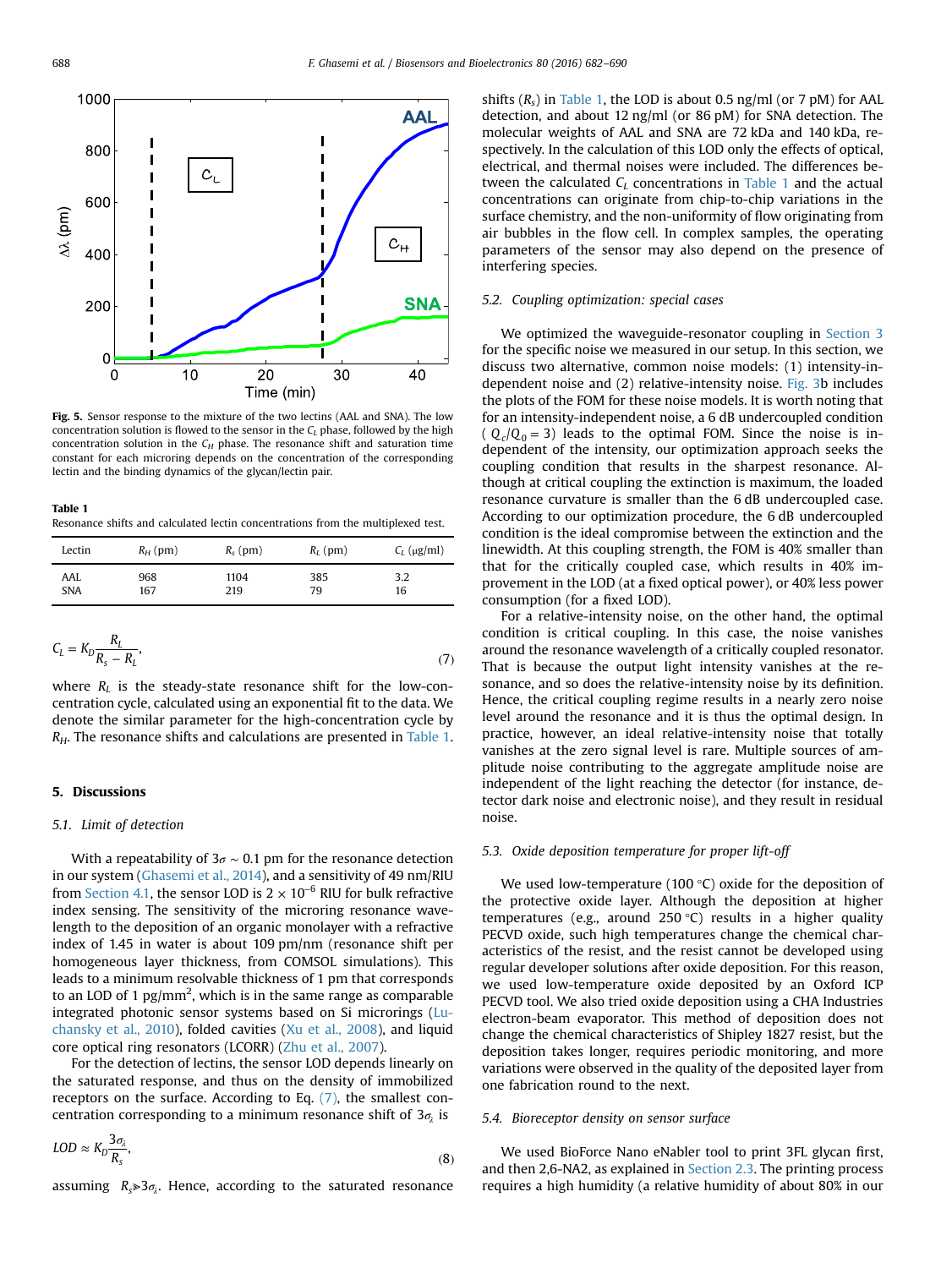<span id="page-7-0"></span>case) for the analyte to flow from the reservoir to the surface. This high humidity deactivates water-sensitive NHS functional groups. Therefore, the later the glycan solution is printed, the fewer NHS groups will be available for covalent immobilization of the glycan molecules. This process results in a relatively lower level of response for SNA compared to AAL in [Fig. 5.](#page-6-0) This trend was observed in other similarly prepared sensor chips as well.

## 6. Conclusion

Total system cost is one of the commercialization challenges for highly multiplexed biosensors based on integrated photonic resonators. In this paper a label-free opto-fluidic sensor was presented that benefits from a low-cost silicon nitride device layer and silicon photodetectors. Conventional design rules of thumb recommend maximum light–matter interaction, which occurs at critical coupling for traveling-wave resonators. However, we showed that while the critical coupling condition is optimum in the presence of a relative-intensity noise, the optimum design in the presence of an ideal intensity-independent noise is an undercoupled resonator with a 6-dB extinction. The latter design has a 40% power (or equivalently, LOD) advantage over conventional critically coupled designs. For the specific noise characteristics measured in our setup, the optimal design consumes about 31% less power than a critically coupled configuration for a fixed LOD. Multiplexed label-free detection experiment was performed for Aleuria Aurantia Lectin (AAL) and Sambucus Nigra Lectin (SNA). 3FL and 2,6-NA2 glycans were used as specific bio-receptors for the detection of these lectins. Further analysis shows that the sensor limit of detection is  $\sim$ 2 × 10<sup>-6</sup> RIU for bulk refractive index,  $\sim$ 1 pg/mm<sup>2</sup> for surface-adsorbed mass, and  $\sim$ 10 pM for the glycan/ lectin pairs studied here. The performance of our sensor is comparable to the state of the art, however with the critical advantages of lower power consumption, relative structural simplicity, and low cost. The experimental and theoretical study in this paper paves the way toward the realization of highly multiplexed and dense micro-array sensors.

## Contributions

F.G., A.A.E., and A.A. planned the project. F.G., E.S.H., and M.C. fabricated the photonic chip; F.G., D.S.G., A.A.E., M.C., E.S.H., and M. R. developed the surface chemistry and fluidic packaging. X.S. and R.D.C. supplied the material and protocol for glycan immobilization. F.G. and M.C. characterized the sensor. F.G., A.A.E., and D.S.G. analyzed the data. Noise performance optimization was carried out by F.G. and A.A. All authors edited and commented on the manuscript.

#### Acknowledgment

This work was performed in part at the Georgia Tech Institute for Electronics and Nanotechnology (IEN), a member of the National Nanotechnology Infrastructure Network, which is supported by the National Science Foundation. The authors gratefully acknowledge the staff of the IEN, especially Devin Brown. The authors thank following people for helpful discussions: Hamed Shams-Mousavi on surface chemistry; Amir Hossein Atabaki and Siva Yegnanarayanan on optical characterization; Reza Abbaspour on microfluidics fabrication; Andrew Shaw on fluorescence microscopy; and Mahmoud Mahmoud and Seth Marder on surface chemistry. This work was supported by the Defense Advanced Research Projects Agency (DARPA) under Contract no. HR 0011-10- 1-0075.

#### References

- [Chamanzar, M., Soltani, M., Momeni, B., Yegnanarayanan, S., Adibi, A., 2010. Hybrid](http://refhub.elsevier.com/S0956-5663(16)30051-3/sbref1) [photonic surface-plasmon-polariton ring resonators for sensing applications.](http://refhub.elsevier.com/S0956-5663(16)30051-3/sbref1) [Appl. Phys. B 101 \(1](http://refhub.elsevier.com/S0956-5663(16)30051-3/sbref1)–2), 263–271.
- [Chao, C.-Y., Fung, W., Guo, L.J., 2006. Polymer microring resonators for biochemical](http://refhub.elsevier.com/S0956-5663(16)30051-3/sbref2) [sensing applications. IEEE J. Sel. Top. Quantum Electron. 12 \(1\), 134](http://refhub.elsevier.com/S0956-5663(16)30051-3/sbref2)–142.
- [Ciminelli, C., Dell'Olio, F., Armenise, M.N., Soares, F.M., Passenberg, W., 2013. High](http://refhub.elsevier.com/S0956-5663(16)30051-3/sbref3) [performance InP ring resonator for new generation monolithically integrated](http://refhub.elsevier.com/S0956-5663(16)30051-3/sbref3) [optical gyroscopes. Opt. Express 21 \(1\), 556](http://refhub.elsevier.com/S0956-5663(16)30051-3/sbref3)–564.
- [Claes, T., Bogaerts, W., Bienstman, P., 2010. Experimental characterization of a si](http://refhub.elsevier.com/S0956-5663(16)30051-3/sbref4)[licon photonic biosensor consisting of two cascaded ring resonators based on](http://refhub.elsevier.com/S0956-5663(16)30051-3/sbref4) [the vernier-effect and introduction of a curve](http://refhub.elsevier.com/S0956-5663(16)30051-3/sbref4) fitting method for an improved [detection limit. Opt. Express 18 \(22\), 22747](http://refhub.elsevier.com/S0956-5663(16)30051-3/sbref4)–22761.
- [De Vos, K., Bartolozzi, I., Schacht, E., Bienstman, P., Baets, R., 2007. Silicon-on-in](http://refhub.elsevier.com/S0956-5663(16)30051-3/sbref5)[sulator microring resonator for sensitive and label-free biosensing. Opt. Express](http://refhub.elsevier.com/S0956-5663(16)30051-3/sbref5) [15 \(12\), 7610](http://refhub.elsevier.com/S0956-5663(16)30051-3/sbref5)–7615.
- [De Vos, K., Girones, J., Popelka, S., Schacht, E., Baets, R., Bienstman, P., 2009. SOI](http://refhub.elsevier.com/S0956-5663(16)30051-3/sbref6) [optical microring resonator with poly \(ethylene glycol\) polymer brush for label](http://refhub.elsevier.com/S0956-5663(16)30051-3/sbref6)[free biosensor applications. Biosens. Bioelectron. 24 \(8\), 2528](http://refhub.elsevier.com/S0956-5663(16)30051-3/sbref6)–2533.
- [Della Corte, F.G., Cocorullo, G., Iodice, M., Rendina, I., 2000. Temperature depen](http://refhub.elsevier.com/S0956-5663(16)30051-3/sbref7)dence of the thermo-optic coeffi[cient of InP, GaAs, and SiC from room tem](http://refhub.elsevier.com/S0956-5663(16)30051-3/sbref7)[perature to 600 K at the wavelength of 1.5](http://refhub.elsevier.com/S0956-5663(16)30051-3/sbref7) [μ](http://refhub.elsevier.com/S0956-5663(16)30051-3/sbref7)[m. Appl. Phys. Lett. 77 \(11\),](http://refhub.elsevier.com/S0956-5663(16)30051-3/sbref7) [1614](http://refhub.elsevier.com/S0956-5663(16)30051-3/sbref7)–[1616.](http://refhub.elsevier.com/S0956-5663(16)30051-3/sbref7)
- [Fan, X., White, I.M., Shopova, S.I., Zhu, H., Suter, J.D., Sun, Y., 2008. Sensitive optical](http://refhub.elsevier.com/S0956-5663(16)30051-3/sbref8) [biosensors for unlabeled targets: a review. Anal. Chim. Acta 620 \(1\), 8](http://refhub.elsevier.com/S0956-5663(16)30051-3/sbref8)–26.
- [Fard, S.T., Donzella, V., Schmidt, S.A., Flueckiger, J., Grist, S.M., Talebi Fard, P., Wu, Y.,](http://refhub.elsevier.com/S0956-5663(16)30051-3/sbref9) [Bojko, R.J., Kwok, E., Jaeger, N.A., et al., 2014. Performance of ultra-thin SOI](http://refhub.elsevier.com/S0956-5663(16)30051-3/sbref9)[based resonators for sensing applications. Opt. Express 22 \(12\), 14166](http://refhub.elsevier.com/S0956-5663(16)30051-3/sbref9)–14179.
- [Ghasemi, F., Chamanzar, M., Eftekhar, A.A., Adibi, A., 2014. An ef](http://refhub.elsevier.com/S0956-5663(16)30051-3/sbref10)ficient technique for [the reduction of wavelength noise in resonance-based integrated photonic](http://refhub.elsevier.com/S0956-5663(16)30051-3/sbref10) [sensors. Analyst 139 \(22\), 5902](http://refhub.elsevier.com/S0956-5663(16)30051-3/sbref10)–5911.
- Ghasemi, F., Eftekhar, A.A., Gottfried, D.S., Song, X., Cummings, R.D., Adibi, A., 2013. Self-referenced silicon nitride array microring biosensor for toxin detection using glycans at visible wavelength. In: SPIE BiOS. International Society for Optics and Photonics, pp. 85940A–85940A-9.
- [Ghasemi, F., Zhou, H., Adibi, A., 2015. Closed-form relations for resonance detection](http://refhub.elsevier.com/S0956-5663(16)30051-3/sbref12) [error using statistical analysis of amplitude noise. IEEE J. Sel. Top. Quantum](http://refhub.elsevier.com/S0956-5663(16)30051-3/sbref12) [Electron. 21 \(4\), 9000308, San Francisco, CA , United States.](http://refhub.elsevier.com/S0956-5663(16)30051-3/sbref12)
- Gülşen, G., Naci Inci, M., 2002. Thermal optical properties of TiO<sub>2</sub> fi[lms. Opt. Mater.](http://refhub.elsevier.com/S0956-5663(16)30051-3/sbref13) [18 \(4\), 373](http://refhub.elsevier.com/S0956-5663(16)30051-3/sbref13)–381.
- [Gylfason, K.B., Carlborg, C.F., Kazmierczak, A., Dortu, F., Vivien, L., Barrios, C.A., van](http://refhub.elsevier.com/S0956-5663(16)30051-3/sbref14) [der Wijngaart, W., Stemme, G., et al., 2010. On-chip temperature compensation](http://refhub.elsevier.com/S0956-5663(16)30051-3/sbref14) [in an integrated slot-waveguide ring resonator refractive index sensor array.](http://refhub.elsevier.com/S0956-5663(16)30051-3/sbref14) [Opt. Express 18 \(4\), 3226](http://refhub.elsevier.com/S0956-5663(16)30051-3/sbref14)–3237.
- [Heideman, R., Hoekman, M., Schreuder, E., 2012. Triplex-based integrated optical](http://refhub.elsevier.com/S0956-5663(16)30051-3/sbref15) [ring resonators for lab-on-a-chip and environmental detection. IEEE J. Sel. Top.](http://refhub.elsevier.com/S0956-5663(16)30051-3/sbref15) [Quantum Electron. 18 \(5\), 1583](http://refhub.elsevier.com/S0956-5663(16)30051-3/sbref15)–1596.
- [Hunt, H.K., Armani, A.M., 2010. Label-free biological and chemical sensors. Na](http://refhub.elsevier.com/S0956-5663(16)30051-3/sbref16)[noscale 2 \(9\), 1544](http://refhub.elsevier.com/S0956-5663(16)30051-3/sbref16)–1559.
- [Kirk, J.T., Fridley, G.E., Chamberlain, J.W., Christensen, E.D., Hochberg, M., Ratner, D.](http://refhub.elsevier.com/S0956-5663(16)30051-3/sbref17) [M., 2011. Multiplexed inkjet functionalization of silicon photonic biosensors.](http://refhub.elsevier.com/S0956-5663(16)30051-3/sbref17) [Lab Chip 11 \(7\), 1372](http://refhub.elsevier.com/S0956-5663(16)30051-3/sbref17)–1377.
- [Lee, S., Eom, S.C., Chang, J.S., Huh, C., Sung, G.Y., Shin, J.H., 2010. Label-free optical](http://refhub.elsevier.com/S0956-5663(16)30051-3/sbref18) biosensing using a horizontal air-slot  $\sin x$  [microdisk resonator. Opt. Express 18](http://refhub.elsevier.com/S0956-5663(16)30051-3/sbref18) [\(20\), 20638](http://refhub.elsevier.com/S0956-5663(16)30051-3/sbref18)–20644.
- [Luchansky, M.S., Washburn, A.L., Martin, T.A., Iqbal, M., Gunn, L.C., Bailey, R.C., 2010.](http://refhub.elsevier.com/S0956-5663(16)30051-3/sbref19) [Characterization of the evanescent](http://refhub.elsevier.com/S0956-5663(16)30051-3/sbref19) field profile and bound mass sensitivity of a [label-free silicon photonic microring resonator biosensing platform. Biosens.](http://refhub.elsevier.com/S0956-5663(16)30051-3/sbref19) [Bioelectron. 26 \(4\), 1283](http://refhub.elsevier.com/S0956-5663(16)30051-3/sbref19)–1291.
- [Park, M.K., Kee, J.S., Quah, J.Y., Netto, V., Song, J., Fang, Q., La Fosse, E.M., Lo, G.-Q.,](http://refhub.elsevier.com/S0956-5663(16)30051-3/sbref20) [2013. Label-free aptamer sensor based on silicon microring resonators. Sens.](http://refhub.elsevier.com/S0956-5663(16)30051-3/sbref20) [Actuators B: Chem. 176, 552](http://refhub.elsevier.com/S0956-5663(16)30051-3/sbref20)–559.
- [Qavi, A.J., Bailey, R.C., 2010. Multiplexed detection and label-free quantitation of](http://refhub.elsevier.com/S0956-5663(16)30051-3/sbref21) [microRNAs using arrays of silicon photonic microring resonators. Angew. Chem.](http://refhub.elsevier.com/S0956-5663(16)30051-3/sbref21) [122 \(27\), 4712](http://refhub.elsevier.com/S0956-5663(16)30051-3/sbref21)–4715.
- [Quan, X., Fry, E.S., 1995. Empirical equation for the index of refraction of seawater.](http://refhub.elsevier.com/S0956-5663(16)30051-3/sbref22) [Appl. Opt. 34 \(18\), 3477](http://refhub.elsevier.com/S0956-5663(16)30051-3/sbref22)–3480.
- [Rong, G., Ryckman, J.D., Mernaugh, R.L., Weiss, S.M., 2008. Label-free porous silicon](http://refhub.elsevier.com/S0956-5663(16)30051-3/sbref23) [membrane waveguide for DNA sensing. Appl. Phys. Lett. 93 \(16\), 161109.](http://refhub.elsevier.com/S0956-5663(16)30051-3/sbref23)
- [Shah Hosseini, E., Yegnanarayanan, S., Atabaki, A.H., Soltani, M., Adibi, A., 2010.](http://refhub.elsevier.com/S0956-5663(16)30051-3/sbref24) [Systematic design and fabrication of high-q single-mode pulley-coupled planar](http://refhub.elsevier.com/S0956-5663(16)30051-3/sbref24) [silicon nitride microdisk resonators at visible wavelengths. Opt. Express 18 \(3\),](http://refhub.elsevier.com/S0956-5663(16)30051-3/sbref24) [2127](http://refhub.elsevier.com/S0956-5663(16)30051-3/sbref24)–[2136.](http://refhub.elsevier.com/S0956-5663(16)30051-3/sbref24)
- [Smith, D.F., Song, X., Cummings, R.D., 2010. Chapter nineteen-use of glycan mi](http://refhub.elsevier.com/S0956-5663(16)30051-3/sbref25)croarrays to explore specifi[city of glycan-binding proteins. Methods Enzymol.](http://refhub.elsevier.com/S0956-5663(16)30051-3/sbref25) [480, 417](http://refhub.elsevier.com/S0956-5663(16)30051-3/sbref25)–444.
- [Soltani, M., Yegnanarayanan, S., Li, Q., Adibi, A., 2010. Systematic engineering of](http://refhub.elsevier.com/S0956-5663(16)30051-3/sbref26) [waveguide-resonator coupling for silicon microring/microdisk/racetrack re](http://refhub.elsevier.com/S0956-5663(16)30051-3/sbref26)[sonators: theory and experiment. IEEE J. Quantum Electron. 46 \(8\), 1158](http://refhub.elsevier.com/S0956-5663(16)30051-3/sbref26)–1169.